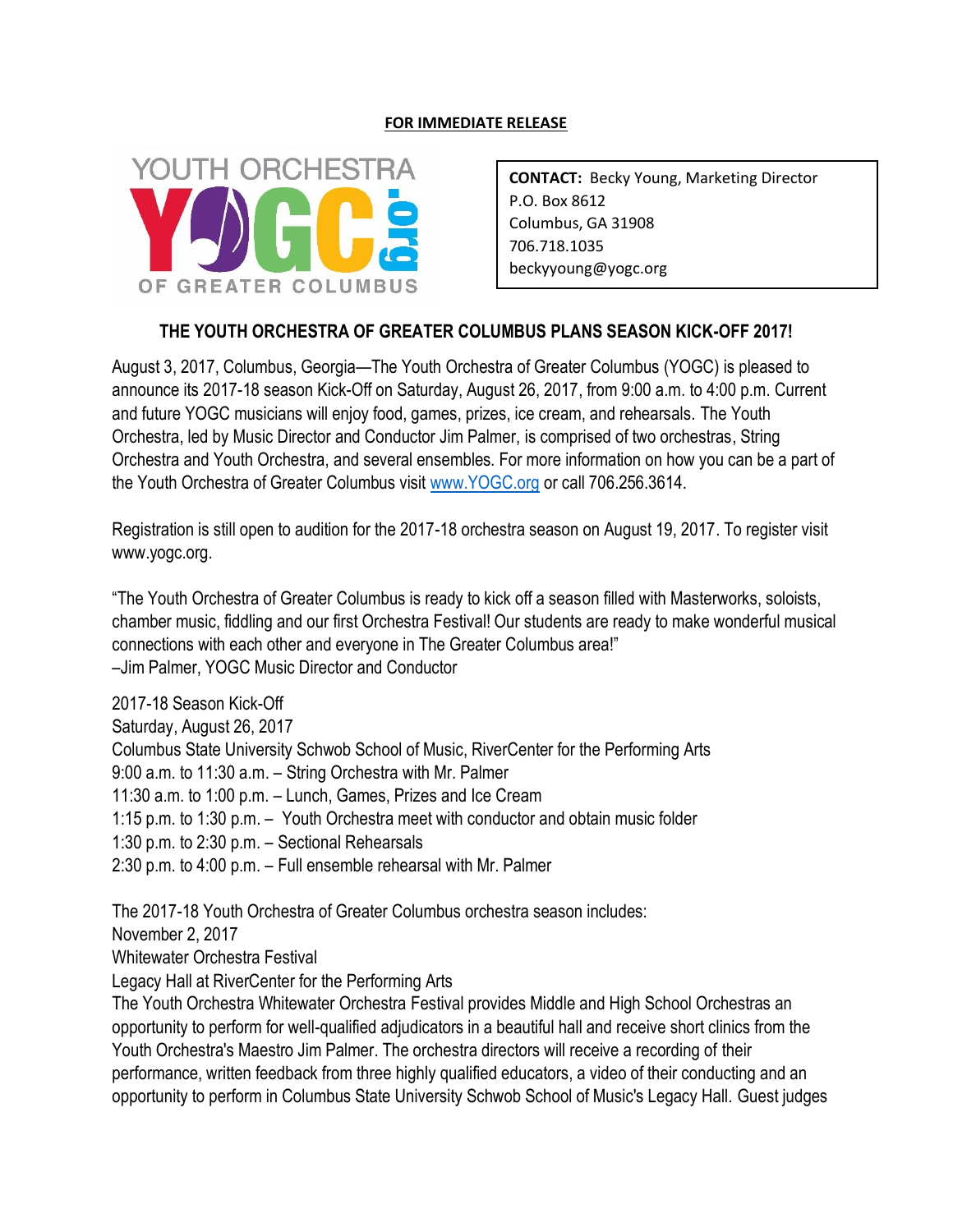will include Dr. Richard Bell, Director of String Music Education at Clayton State University and Music Director of The Southern Crescent Symphony Orchestra; Dr. Marilyn Seelman, retired Music Director of The Metropolitan Youth Symphony Orchestra and internationally renown viola teacher, chamber musician, and conductor; Sheldon Fisher, teacher at Fulton County Schools with over 35 years public school teaching experience; and Jim Palmer, YOGC and Cobb County Schools Music Director and Conductor, arranger for Alfred Music and 29 years public school and youth orchestra teaching experience.

November 7, 2017 Fall Concert 7:30 p.m., Bill Heard Theatre at RiverCenter for the Performing Arts Cost: Free This concert will feature violinist Boris Abramov and an Art Show and Sale sponsored by the Columbus Artists' Guild. Proceeds from the art show and sale will benefit the YOGC and the Columbus Artists' Guild. The fall concert is made possible by a grant from the Columbus Cultural Arts Alliance and the Columbus Convention and Visitors Bureau.

March 10, 2018 Pops Concert and Dinner 6:30 p.m.- Dinner / 7:00 p.m. – Concert Cost: \$30 for adults and \$15 for children (under 12 years of age) St. Luke Ministry Center Maestro candidates are announced and give their candidacy speeches.

April 22, 2018 Maestro for a Moment 7:30 p.m., Bill Heard Theatre at RiverCenter for the Performing Arts Cost: Free This concert will reveal the 2018 Maestro for a Moment winner. The winning Maestro conducts the finale piece, *Stars and Stripes Forever*.

June 2018

*All Star Strings* Summer String Camp

June 4 – 9, 2018 - Camp

June 9, 2018 – Concert, Legacy Hall, 1:30 p.m.

Cost: Camp tuition is \$200 per person which includes an afternoon snack and t-shirt. A lunch plan is available for an extra fee.The concert is free. Registration for camp opens up in the Spring of 2018 and students may register online at [www.yogc.org.](http://www.yogc.org/)

A week-long intensive music camp for beginner to advanced string musicians in grades 4-12. Students play in one of two orchestras, one of six small ensembles, and in the combined fiddling group daily and receive coaching from a guest artist, professional musicians, and music educators. Students will be introduced to alternative music study, including fiddling and jazz, as well as learning music history, music theory, music composition, instrument care, and instrument cleaning. Students also have the option of purchasing private lessons throughout the week. The week will conclude with a concert featuring both orchestras and all of the